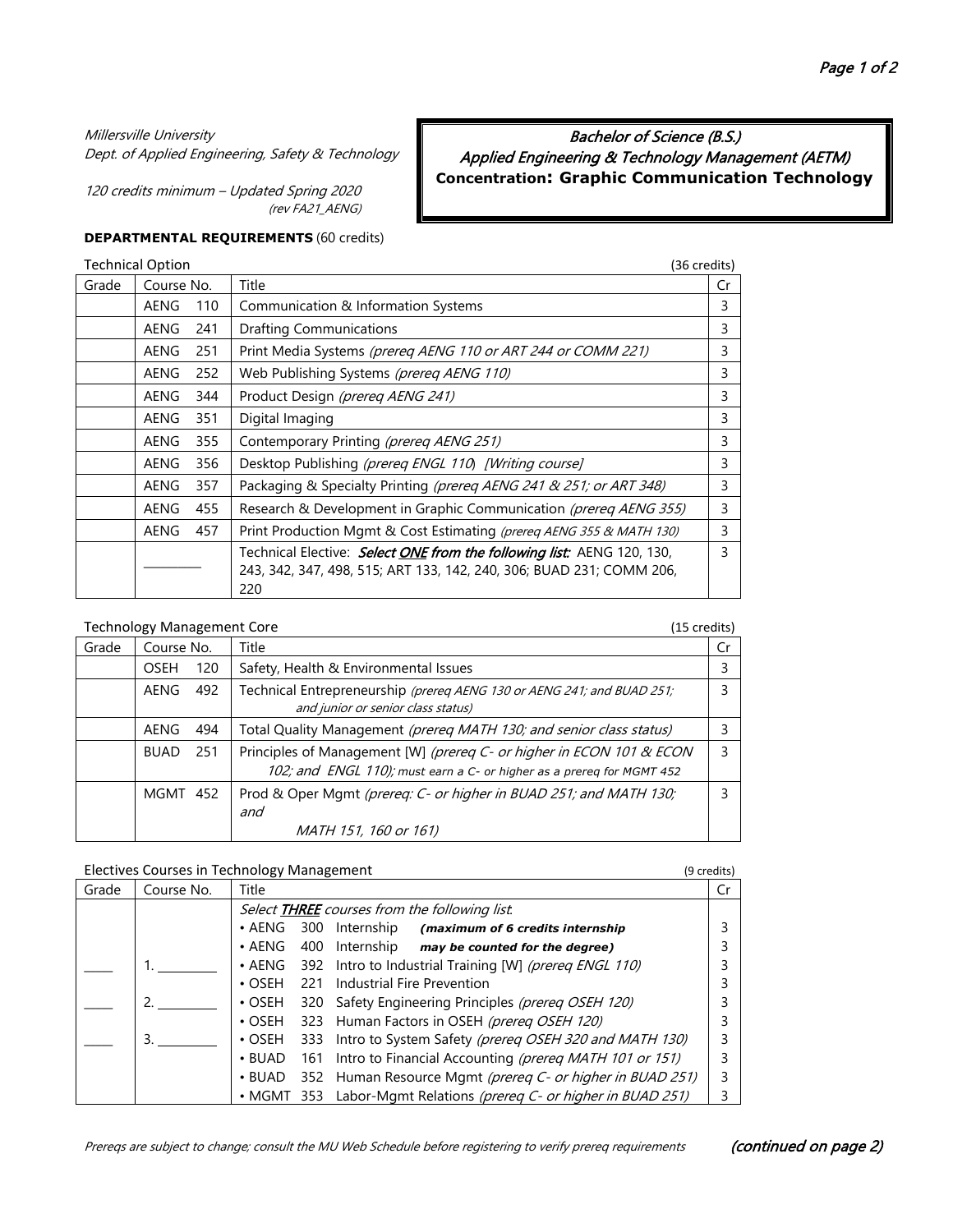|  |  | • MGMT 357 International Mgmt <i>(prereg C- or higher in BUAD 251)</i> |  |
|--|--|------------------------------------------------------------------------|--|
|  |  | • PSYC 329 Industrial/Org Psyc (prereq ENGL 110, PSYC 100) [W]         |  |
|  |  | • SOCY 318 Sociology of Complex Organizations                          |  |

## **REQUIRED RELATED COURSES** (19-21 credits)

|       | Required Related - Math |                         | (Fulfills the Gen Ed Math Requirement plus one course in G2)           |     |
|-------|-------------------------|-------------------------|------------------------------------------------------------------------|-----|
| Grade | Course No.              | Title                   |                                                                        | .Cr |
|       | <b>MATH 130</b>         |                         | Elements of Statistics (prereq: See Web Schedule or Undergrad Catalog) |     |
|       |                         | Select <u>ONE</u> from. |                                                                        |     |
|       |                         | $\bullet$ MATH 151      | Calc for Mgmt, Life (prereq C- or higher in MATH 101 or MPT 151)       | 4   |
|       | <b>MATH</b>             | $\cdot$ MATH 160        | Precalculus (prereq C- or higher in MATH 101 or MPT 160)               | 4   |
|       |                         | $\cdot$ MATH 161        | Calculus I (prereq C- or higher in MATH 160 or MPT 161)                | 4   |

## Required Related – Science (Fulfills two G2 courses)

| Grade | Course No. | Title                                                                               | Cr |                     |
|-------|------------|-------------------------------------------------------------------------------------|----|---------------------|
|       |            | Select <b>TWO</b> from.                                                             |    | Must complete one   |
|       |            | • CHEM 101 Chem! Better Things                                                      |    | science course with |
|       |            | • CHEM 103 General, Organic, Biochem I                                              |    | a lah campanant     |
|       |            | • CHEM 104 General, Organic, Biochem II                                             |    |                     |
|       |            | • PHYS 103 Elements of Physics Can receive credit for either                        |    |                     |
|       |            | 104 Applied Physics $\rightarrow$ PHYS 103 or 104, but not for both<br>$\cdot$ PHYS | 4  |                     |
|       |            | 131 Physics I<br>$\cdot$ PHYS                                                       |    |                     |
|       |            | <b>Physics II</b><br>132<br>$\cdot$ PHYS                                            |    |                     |

## Required Related – Economics (Fulfills two G3 courses)

| Grade | Course No.      | Title                 | ◡ |
|-------|-----------------|-----------------------|---|
|       | <b>ECON 101</b> | Macroeconomics        |   |
|       | <b>ECON 102</b> | <b>Microeconomics</b> |   |

### **GENERAL EDUCATION REQUIREMENTS** (48 credits)

Note: 18 credits of Gen Ed are fulfilled by Required Related Courses

|       | G1 - HUMANITIES & FINE ARTS |       | [ART, COMM/THEATRE, ENGL, FOREIGN LANG/HUMN, MUSI, PHIL] |                                                        | (9 credits) |  |
|-------|-----------------------------|-------|----------------------------------------------------------|--------------------------------------------------------|-------------|--|
| Grade | Course No.                  | Title |                                                          |                                                        |             |  |
|       |                             |       |                                                          | Maximum of two courses                                 |             |  |
|       |                             |       |                                                          | from the same dept; all three<br>courses could be from |             |  |
|       |                             |       |                                                          |                                                        |             |  |

## G2 – SCIENCE & MATH — These credits are fulfilled by Required Related Math & Science (9 credits)

| G3 - SOCIAL SCIENCES [AFAM, ANTH, BUAD, GEOG, GOVT, HIST, INTL, PSYC, SOCY, SOWK/GERT, WSTUJ | (9 credits) |
|----------------------------------------------------------------------------------------------|-------------|
|----------------------------------------------------------------------------------------------|-------------|

| Grade | Course No. | Title                 |  |
|-------|------------|-----------------------|--|
|       | ∼          | fulfilled by ECON 101 |  |
|       | ́          | fulfilled by ECON 102 |  |
|       | x          | fulfilled by BUAD 251 |  |

|                           |                 | <b>Additional General Education Requirements</b><br>(18 credits)             |  |
|---------------------------|-----------------|------------------------------------------------------------------------------|--|
| Grade                     | Course No.      | Title                                                                        |  |
|                           | <b>COMM 100</b> | Fundamentals of Speech (minimum of "C-" required)                            |  |
|                           | 110<br>ENGL     | English Composition (minimum of "C-" required)                               |  |
| $\boldsymbol{\mathsf{x}}$ | X               | Math course (fulfilled by Required Related Math)                             |  |
|                           | WFII<br>175     | Wellness                                                                     |  |
|                           |                 | <b>Perspectives</b> [P] <i>(NOTE: AENG 301, 302, or 303 [D] recommended)</i> |  |